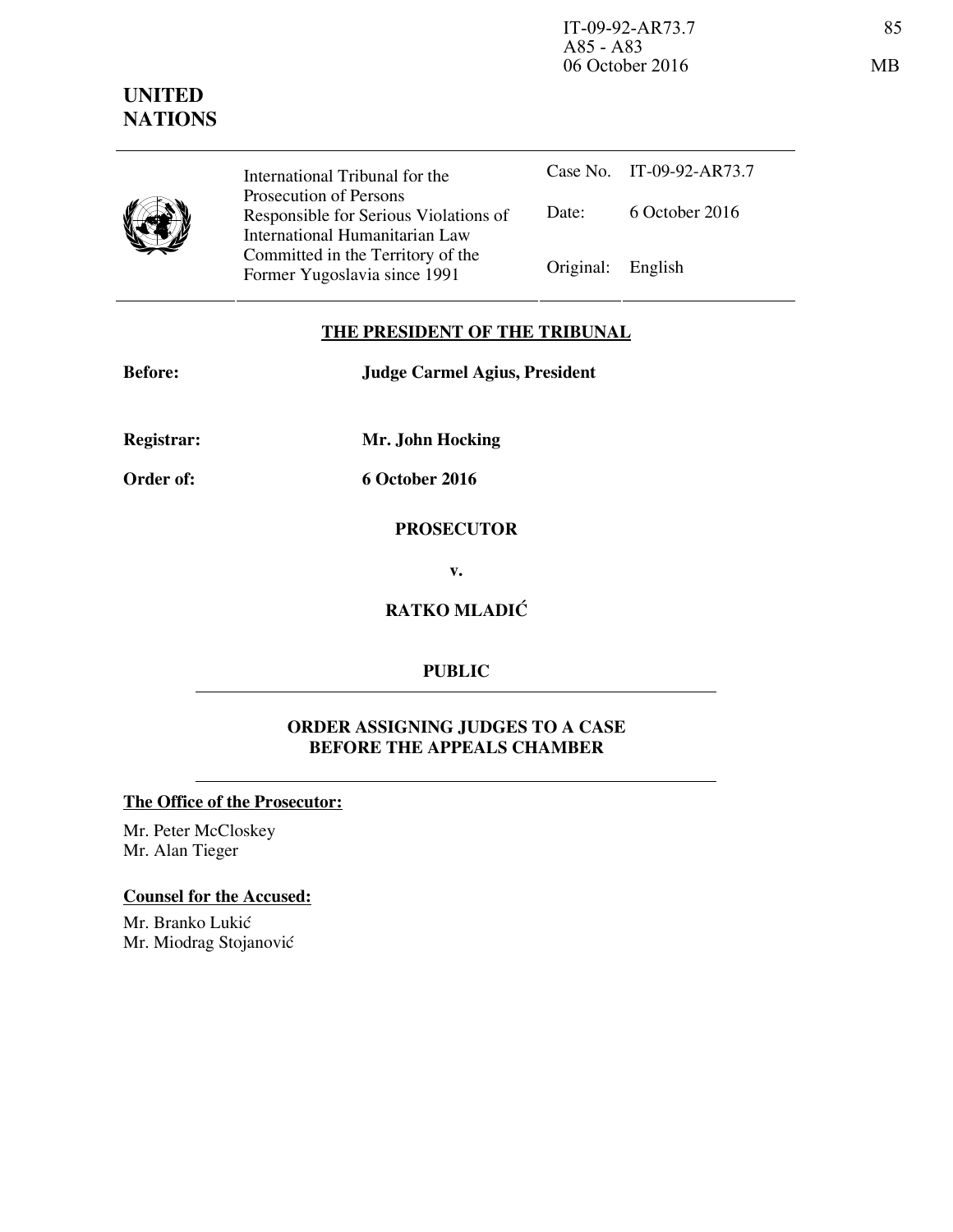**I, CARMEL AGIUS,** President of the International Tribunal for the Prosecution of Persons Responsible for Serious Violations of International Humanitarian Law Committed in the Territory of the former Yugoslavia since 1991 ("Tribunal");

**NOTING** the "Scheduling Order", issued by Trial Chamber I of the Tribunal ("Trial Chamber") on 9 September 2016 ("Impugned Order");

**NOTING** the "Decision on Defence Motion Seeking Reconsideration of or Certification to Appeal Scheduling Order", issued by the Trial Chamber on 28 September 2016, whereby it granted the request of Ratko Mladić ("Mladić") for certification to appeal the Impugned Order;<sup>1</sup>

**NOTING** the "Interlocutory Appeal Brief Challenging the Decision of the Trial Chamber on the Defence Motion Regarding Scheduling Order", filed by Mladić on 5 October 2016;

**CONSIDERING** Articles 12, 13 *quinquies*, and 14 of the Statute of the Tribunal and Rule 73 of the Rules of Procedure and Evidence of the Tribunal ("Rules");

**NOTING** that Rule 19(A) of the Rules authorises the President to co-ordinate the work of the Chambers;

**CONSIDERING** the composition of the Appeals Chamber of the Tribunal set out in document IT/263/Rev. 13, issued on 6 October 2016;

**CONSIDERING** the appeal management and case distribution needs of the Tribunal;

**HEREBY ORDER** that the Bench in *Prosecutor v. Ratko Mladić*, Case No. IT-09-92-AR73.7, shall be composed as follows:

Judge Carmel Agius, Presiding Judge Liu Daqun Judge Fausto Pocar Judge Theodor Meron Judge Burton Hall

<sup>&</sup>lt;sup>1</sup> Prosecutor v. Ratko Mladić, Case No. IT-09-92-T, Decision on Defence Motion Seeking Reconsideration of or Certification to Appeal Scheduling Order, 28 September 2016, para. 13.